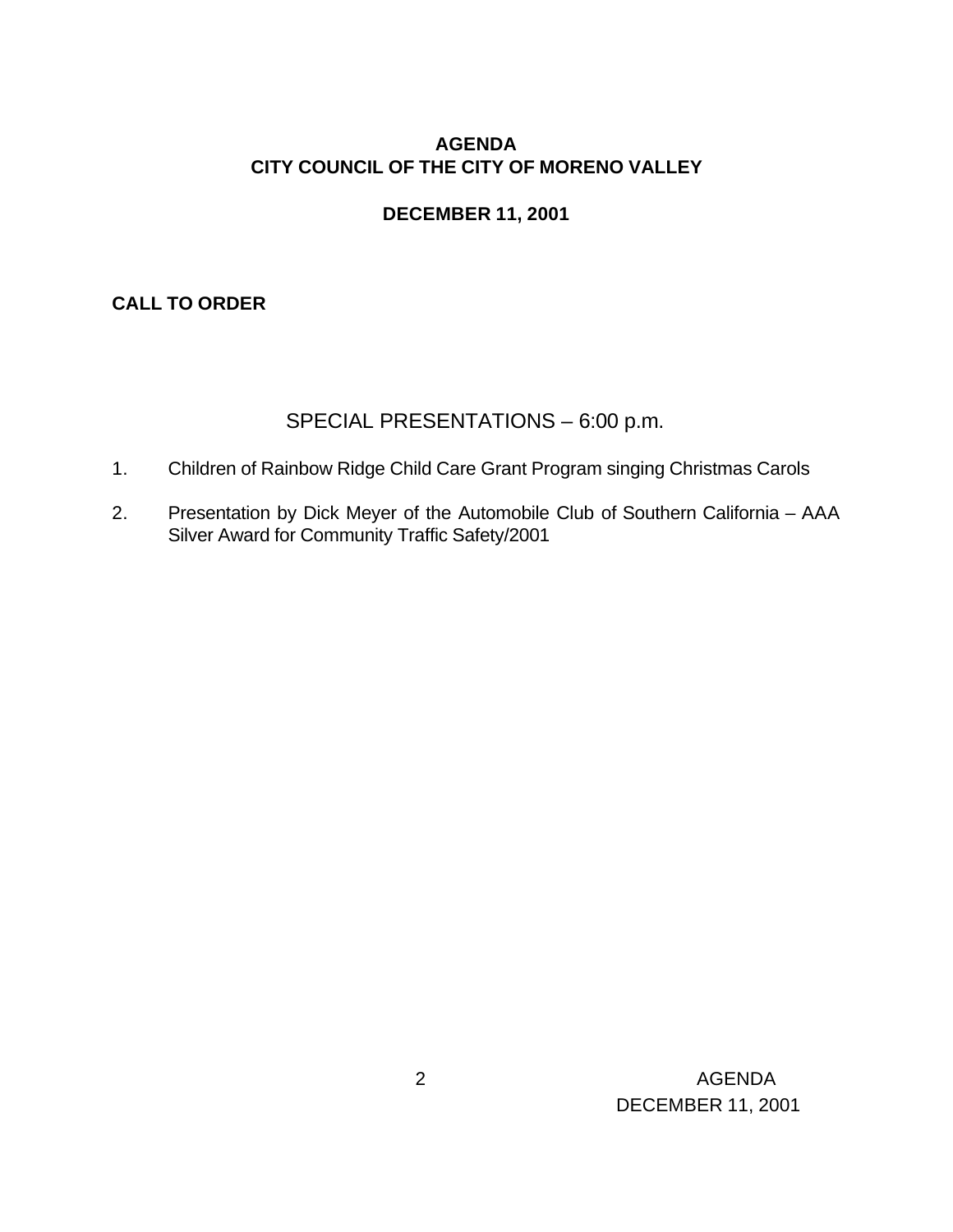## **AGENDA JOINT MEETING OF THE CITY COUNCIL OF THE CITY OF MORENO VALLEY MORENO VALLEY COMMUNITY SERVICES DISTRICT COMMUNITY REDEVELOPMENT AGENCY OF THE CITY OF MORENO VALLEY**

### **REGULAR MEETING – 6:30 P.M. DECEMBER 11, 2001**

- **CALL TO ORDER** (Joint Meeting of the City Council of the City of Moreno Valley, Moreno Valley Community Services District, and the Community Redevelopment Agency of the City of Moreno Valley - actions taken at the Joint Meeting are those of the Agency indicated on each Agenda item)
- **PLEDGE OF ALLEGIANCE**
- **INVOCATION** Pastor Rich Hall, Evangelical Free Church
- **ROLL CALL**
- **INTRODUCTIONS**
- PUBLIC COMMENTS **ON MATTERS ON THE AGENDA** WILL BE TAKEN UP AS THE ITEM IS CALLED FOR BUSINESS, BETWEEN STAFF'S REPORT AND CITY COUNCIL DELIBERATION (SPEAKER SLIPS MAY BE TURNED IN UNTIL THE ITEM IS CALLED FOR BUSINESS.)

All remarks and questions shall be addressed to the presiding officer or to the City Council and not to any individual Council member, staff member or other person.

There is a three-minute time limit per person and a 15-minute time limit per agenda item. The 15-minute limit may be waived. Please complete and submit a BLUE speaker slip to the Bailiff.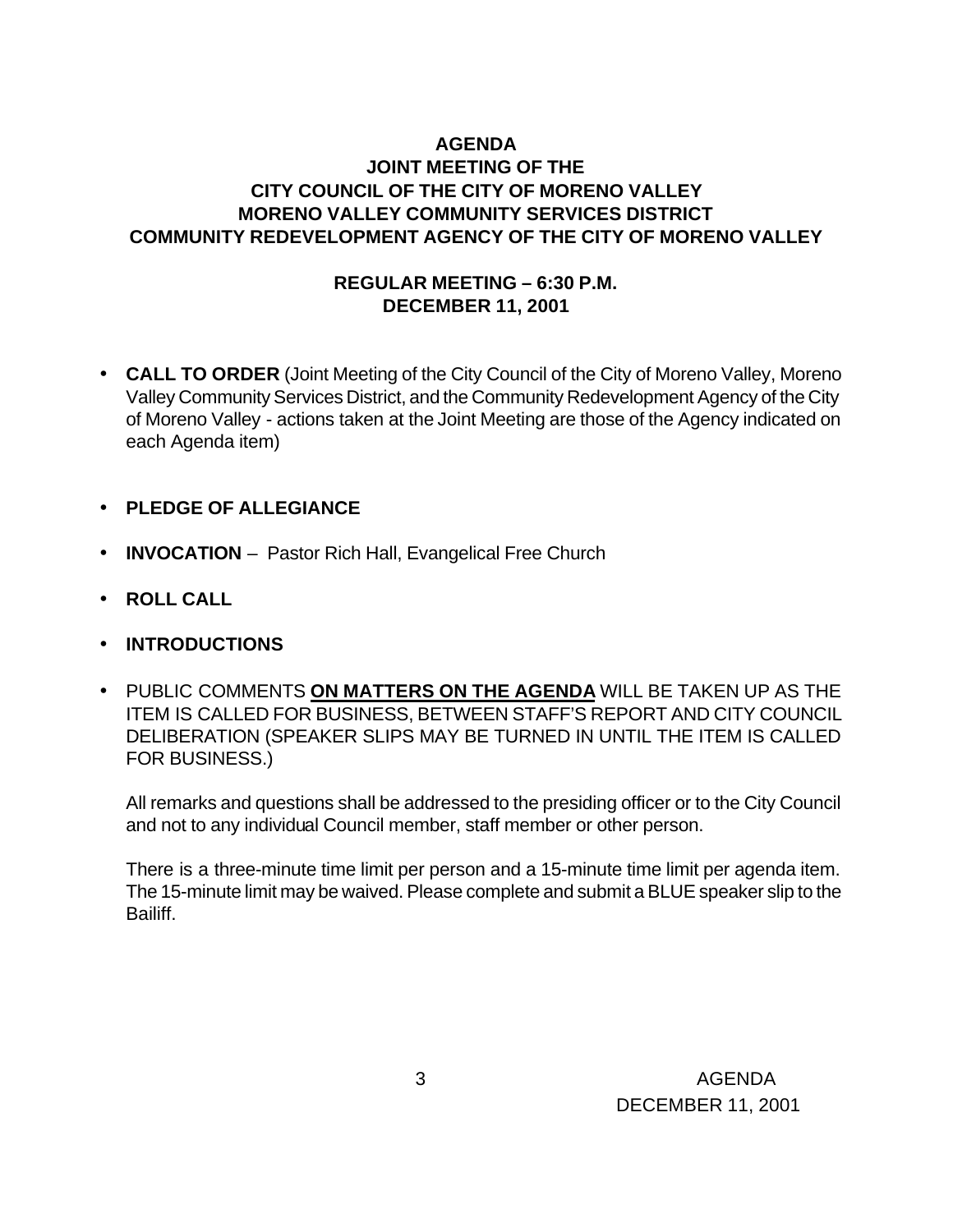# **JOINT CONSENT CALENDARS (SECTIONS A-C) OF THE CITY COUNCIL OF THE CITY OF MORENO VALLEY, MORENO VALLEY COMMUNITY SERVICES DISTRICT, AND COMMUNITY REDEVELOPMENT AGENCY OF THE CITY OF MORENO VALLEY**

All items listed under the Consent Calendars are considered to be routine and noncontroversial, and may be enacted by one motion unless a member of the Council, Community Services District, or Redevelopment Agency requests that an item be removed for separate action. The motion to adopt the Consent Calendars is deemed to be a separate motion by each Agency and shall be so recorded by the City Clerk. Items withdrawn for report/discussion will be heard after public hearing items.

# **A. CONSENT CALENDAR** - **CITY COUNCIL**

- A1. ORDINANCES FIRST READING BY TITLE ONLY Recommendation: Waive reading of all Ordinance Introductions and read by title only.
- A2. REQUEST ADOPTION OF PLANS AND SPECIFICATIONS, AND AUTHORIZATION TO ADVERTISE FOR CONSTRUCTION BIDS FOR IRIS AVENUE IMPROVEMENTS FROM INDIAN STREET TO PERRIS BOULEVARD - PROJECT NO. 01-12566721 (Report of: Public Works Director/City Engineer) Recommendation: Adopt the Plans and Specifications that are on file in the office of the Public Works Director; and authorize the City Clerk to advertise the project for construction bids.
- A3. REQUEST ADOPTION OF PLANS AND SPECIFICATIONS, AND AUTHORIZATION TO ADVERTISE FOR CONSTRUCTION BIDS FOR PIGEON PASS ROAD REHABILITATION FROM IRONWOOD AVENUE TO OLD LAKE DRIVE – PROJECT NO. 01-12567021 (Report of: Public Works Director/City Engineer) Recommendation: Adopt the Plans and Specifications for Pigeon Pass Road rehabilitation from Ironwood Avenue to Old Lake Drive, which are on file in the office of the Public Works Director; and authorize the City Clerk to advertise the project for construction bids.
- A4. SENIOR CITIZENS' ADVISORY COMMITTEE AND PLANNING COMMISSION VACANCIES (Report of: City Clerk)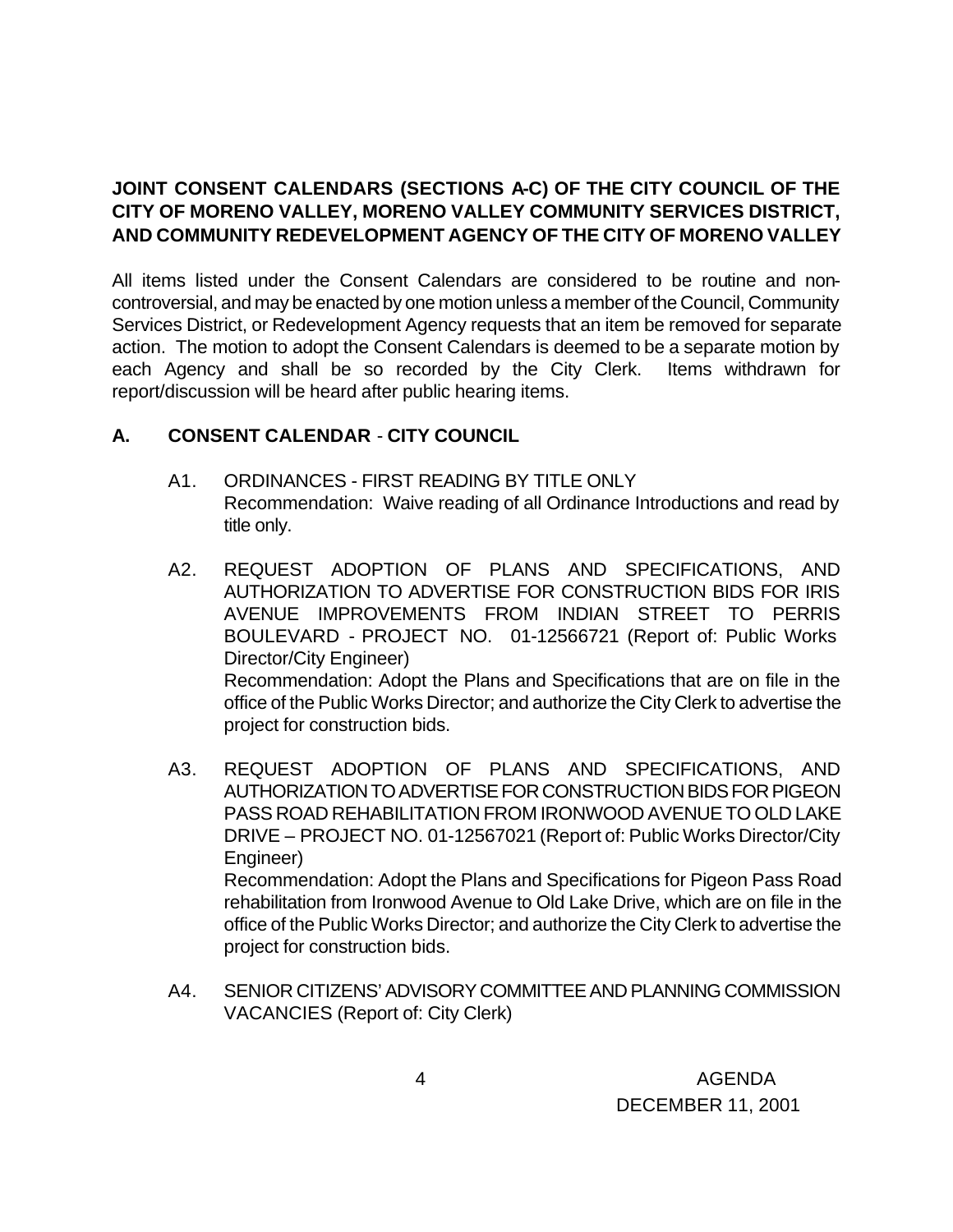Recommendation: Declare vacant David Deardorff's position on the Senior Citizens' Advisory Committee, with the remainder of his term expiring on June 30, 2002 – vacancy effective January 1, 2002; Declare vacant Ann Romero's position on the Senior Citizens' Advisory Committee, with the remainder of her term expiring on June 30, 2004 - vacancy effective January 1, 2002; declare vacant Shirley Rollins' position on the Senior Citizens' Advisory Committee, with the remainder of her term expiring on June 30, 2004; declare vacant Tracy Vackar's position on the Planning Commission, with the remainder of her term expiring on January 01, 2003; and authorize the City Clerk to notice these positions as vacant.

- A5. MINUTES REGULAR MEETING OF NOVEMBER 27, 2001 (Report of: City Clerk) Recommendation: Approve as submitted.
- A6. AUTHORIZATION TO AWARD CONSTRUCTION CONTRACT PROJECT NO. 00-84820 - FISCAL YEAR 2000/2001 ANNUAL SLURRY SEAL PROGRAM (Report of: Public Works Director/City Engineer) Recommendation: Award the construction contract for the Fiscal Year 2000/2001 Annual Slurry Seal Program to Pavement Coatings Company, 5312 Cypress Street, P.O. Box 1491, Cypress, California 90630, as the lowest responsible bidder; authorize the Mayor to execute a contract Agreement with Pavement Coatings Company; and authorize the issuance of a purchase order to Pavement Coatings Company in the amount of \$1,043,810.09 (the amount of bid plus 10% contingency) when both parties have signed the contract (Account No. 125.84830).

### **B. CONSENT CALENDAR** - **COMMUNITY SERVICES DISTRICT**

- B1. ORDINANCES FIRST READING BY TITLE ONLY Recommendation: Waive reading of all Ordinance Introductions and read by title only.
- 5 AGENDA B2. EXTENSION OF CONTRACT – PROJECT NO. E-3/99 – MAINTENANCE OF EXTENSIVE LANDSCAPING AND IRRIGATION – MORENO VALLEY RANCH WEST (Report of: Public Works Director/City Engineer) Recommendation: Approve the Amendment to the Contract Agreement for MVCSD Project E-3/99 to extend the term of the contract for an additional oneyear period; authorize the President of the MVCSD Board to execute said Amendment with Bemus Landscape, Inc. of Santa Ana, California; authorize the Purchasing Manager to issue open purchase orders to Bemus Landscape, Inc.

DECEMBER 11, 2001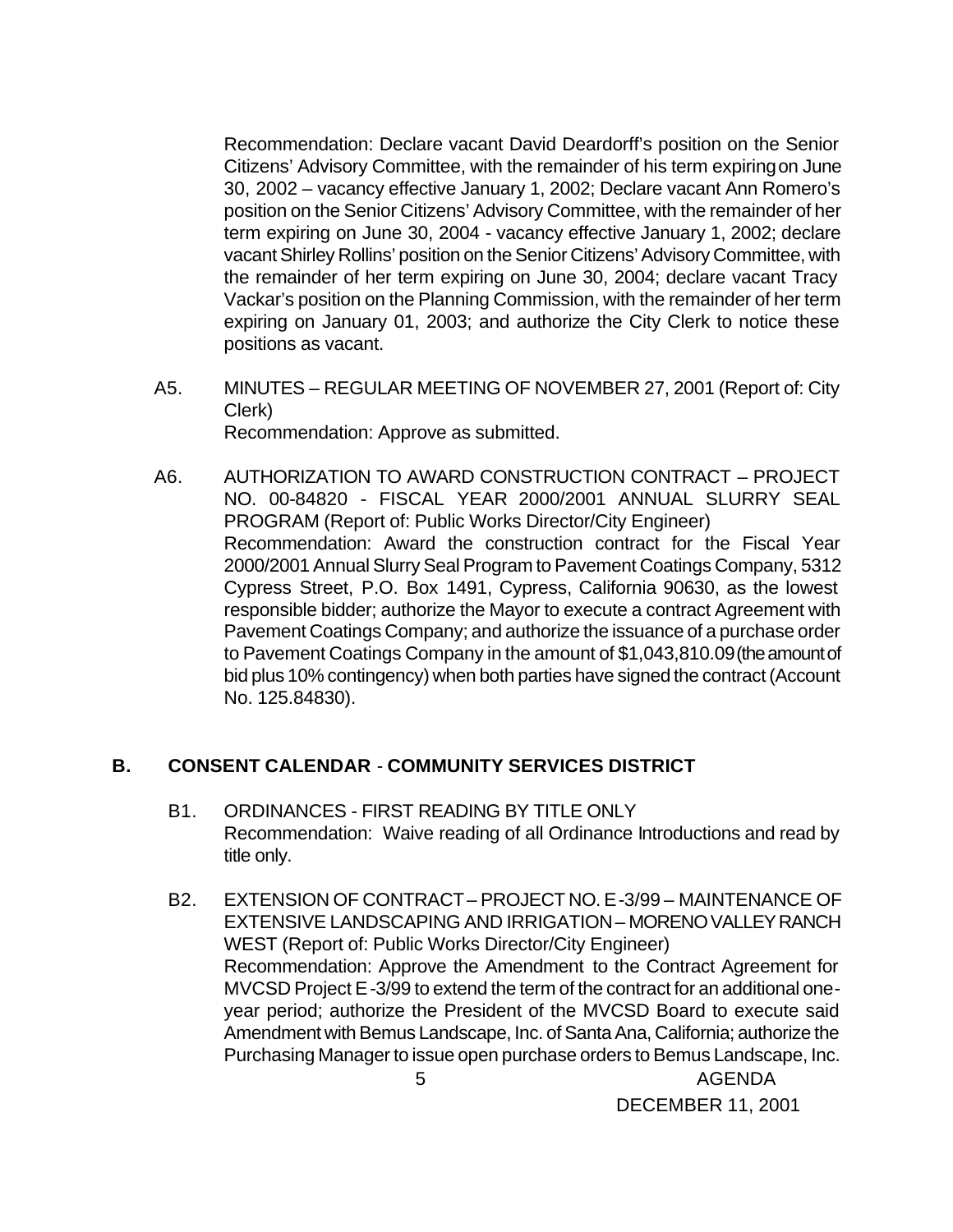in the amount of: a) EIGHTY-THREE THOUSAND THREE HUNDRED NINETY-FOUR DOLLARS AND NO/100 (\$83,394.00--\$41,697.00 for FY 2001/02 and \$41,697.00 for FY 2002/03) for twelve months of base maintenance service; and b) THIRTEEN THOUSAND TWO HUNDRED FIFTY-SEVEN DOLLARS AND NO/100 (\$13,257.00--\$6,628.50 for FY 2001/02 and \$6,628.50 for FY 2002/03) for anticipated additional work per Section 3, paragraph d. of the Amended Agreement.

B3. MINUTES – REGULAR MEETING OF NOVEMBER 27, 2001 (Report of: City Clerk) Recommendation: Approve as submitted.

### **C. CONSENT CALENDAR** - **COMMUNITY REDEVELOPMENT AGENCY**

- C1. ORDINANCES FIRST READING BY TITLE ONLY Recommendation: Waive reading of all Ordinance Introductions and read by title only.
- C2. MINUTES REGULAR MEETING OF NOVEMBER 27, 2001 (Report of: City Clerk) Recommendation: Approve as submitted.

### **D. PUBLIC HEARINGS**

Questions or comments from the public on a Public Hearing matter must be limited to five minutes per individual and must pertain to the subject under consideration. Please complete and submit a GOLDENROD speaker slip to the Bailiff.

- D1. PUBLIC HEARING FOR INCLUSION OF TRACT NO. 30286 (AND ALL AFFECTED PHASES) INTO THE COMMUNITY SERVICES DISTRICT ZONE B (RESIDENTIAL STREET LIGHTING) (Report of: Public Works Director/City Engineer) Recommendation: That the City Council, acting in their capacity as the Board of Directors of the Moreno Valley Community Services District (CSD):
	- 1. Conduct the Public Hearing to consider the inclusion of Tract No. 30286 (and all affected phases) into the CSD Zone B (Residential Street Lighting) at the annual service charge for each;
	- 2. Tabulate the mail ballots for CSD Zone B;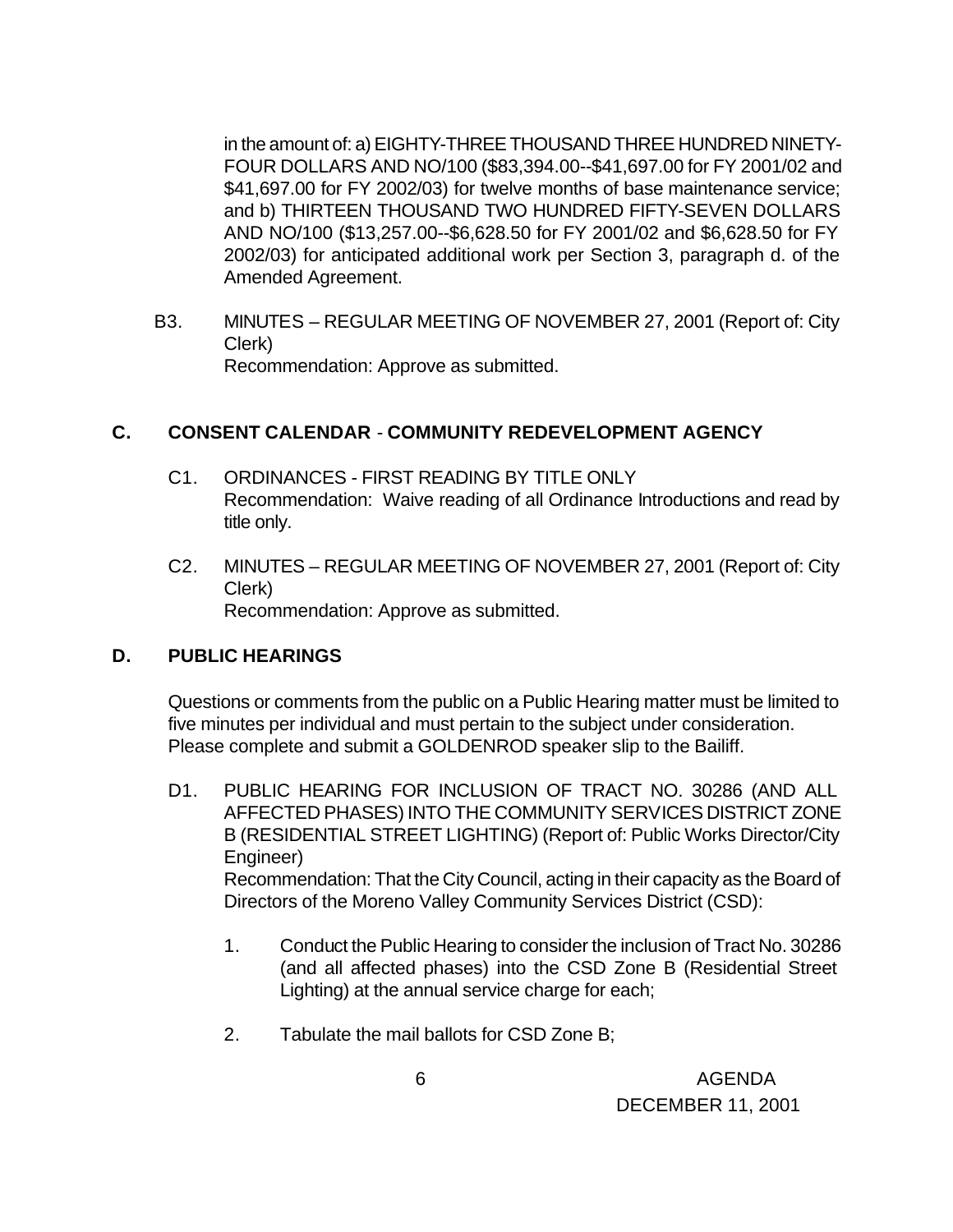- 3. Verify and accept the results of the mail ballot proceeding; and
- 4. Authorize and impose the CSD Zone B charge.
- D2. HABITAT FOR HUMANITY CLOVER NEW DEVELOPMENT PROJECT (Report of: Community and Economic Development Director) Recommendation: That the City Council and the Community Redevelopment Agency do the following:
	- 1. Conduct a Public Hearing to consider the disposition of three singlefamily parcels located on Clover Avenue;
	- 2. Authorize staff to finalize the Affordable Housing Agreement between Habitat for Humanity, a Community Housing Development Organization (CHDO), the Community Redevelopment Agency of the City of Moreno Valley and the City of Moreno Valley; and
	- 3. Authorize the City Manager to execute the Affordable Housing Agreement and other required documentation to complete the Clover Project and to protect the City and the Community Redevelopment Agency.
- D3. A PUBLIC HEARING FOR P01-058 (DEVELOPMENT AGREEMENT AMENDMENT), SUBMITTED BY WESTERN PACIFIC HOUSING INC. FOR AMENDMENT NO. 1 TO THE TOWNGATE DEVELOPMENT AGREEMENT TO MODIFY THE TERMS OF THE AGREEMENT PERTAINING TO PARK SITE IMPROVEMENTS FOR PLANNING AREA 11, LOCATED ON THE SOUTHWEST SIDE OF THE TOWNGATE SPECIFIC PLAN (SP 200), ENCOMPASSING AN AREA FROM DAY STREET TO THE WEST, EUCALYPTUS AVENUE TO THE NORTH, ELSWORTH STREET TO THE EAST, AND COTTONWOOD AVENUE TO THE SOUTH (Report of: Community and Economic Development Director) Recommendation: That the City Council conduct a public hearing to:
	- 1. RECOGNIZE that the Development Agreement Amendment is not considered to have the potential for any direct or indirect impacts under CEQA and is therefore exempt under Section 15061 of the CEQA Guidelines;
	- 2. INTRODUCE Ordinance No. 595, thereby approving Amendment No. 1 to the Towngate Development Agreement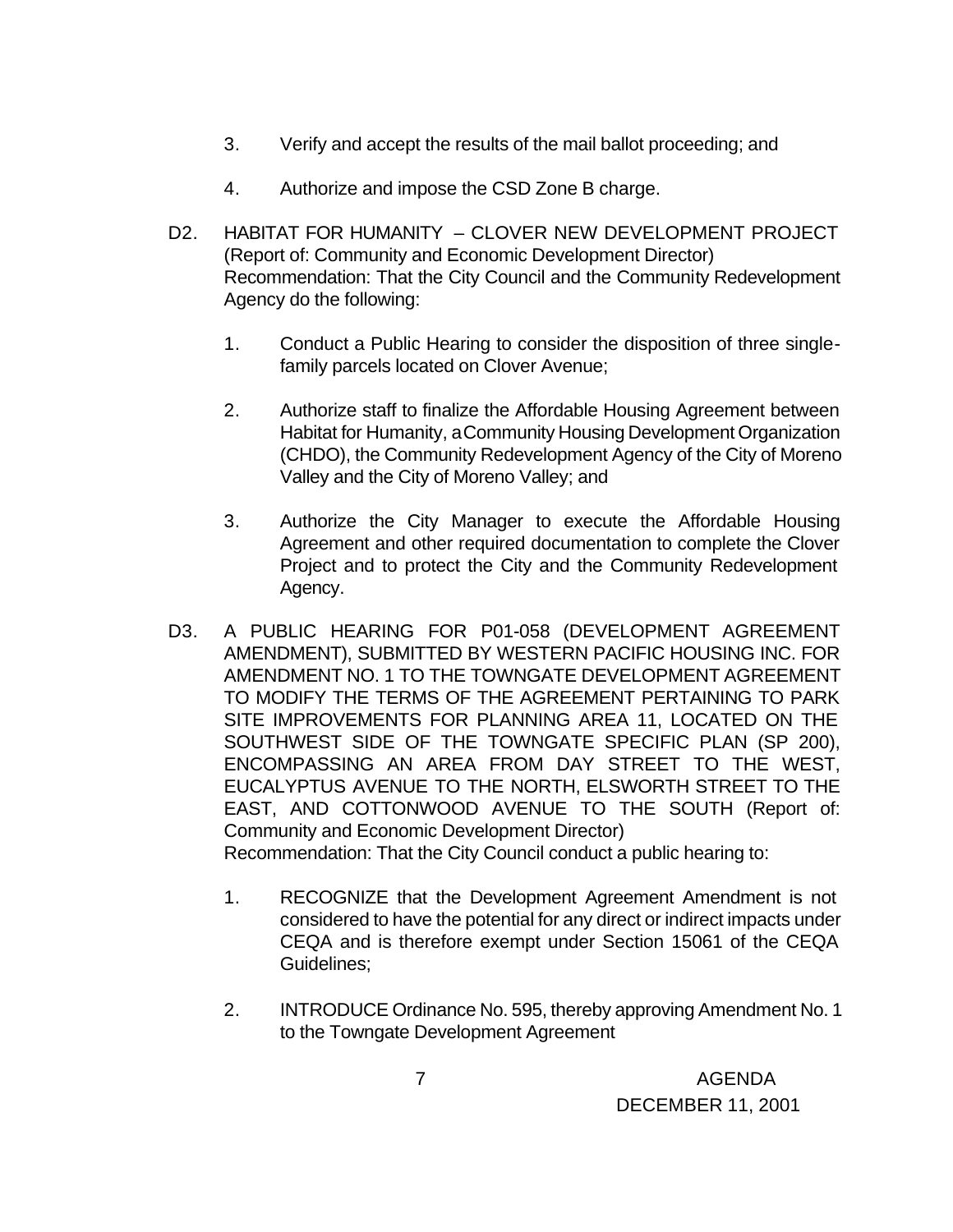### Ordinance No. 595

An Ordinance of the City Council of the City of Moreno Valley, California, Approving the First Amendment to the Towngate Development Agreement and Changing the Requirement for a Park within Planning Area 11, to Include a 4,000 Square Foot Recreation Building in Lieu of a Community Swimming Pool, Relative to a Development Known as Western Pacific Housing Inc., Located in an Area Bounded by Day Street to the West, Eucalyptus Avenue to the North, Elsworth Street to the East and Cottonwood Avenue to the South

D4. A PUBLIC HEARING FOR P01-074 (MODIFICATION OF CONDITIONS) PERTAINING TO TIMING OF CONDITIONS OF APPROVAL FOR PA01-0004 (TENTATIVE TRACT MAP NO. 29143) AND P01-006 (TOWNGATE SPECIFIC PLAN AMENDMENT) AS THEY RELATE TO THE RECORDATION OF A FINAL MAP, SUBMITTED BY WESTERN PACIFIC HOUSING INC., FOR A RECENTLY APPROVED 557 LOT SINGLE-FAMILY RESIDENTIAL HOUSING TRACT AND PUBLIC PARK, LOCATED ON THE SOUTHWEST SIDE OF THE TOWNGATE SPECIFIC PLAN (SP NO. 200), ENCOMPASSING AN AREA FROM DAY STREET TO THE WEST, EUCALYPTUS AVENUE TO THE NORTH, ELSWORTH STREET TO THE EAST, AND COTTONWOOD AVENUE TO THE SOUTH AND APPROVAL OF AN INTERIM PUBLIC FACILITIES FEE AGREEMENT (Report of: Community and Economic Development Director)

Recommendation: That the City Council conduct a public hearing to:

- 1. RECOGNIZE that the Modification of Conditions is not considered to have the potential for any direct or indirect impacts under CEQA and is therefore exempt under Section 15061 of the CEQA Guidelines;
- 2. APPROVE Resolution No. 2001-72, thereby approving the modification of conditions of approval (P01-074) and modifying condition Nos. 32-33, 60 and 97-98 of Tentative Tract Map No. 29143 (PA01-0004) and 17 of the Towngate Specific Plan Amendment No. 3 (P01-006); and
- 3. APPROVE and AUTHORIZE the Mayor to execute the Interim Public Facilities Fee Agreement

Resolution No. 2001-72

 8 AGENDA DECEMBER 11, 2001 A Resolution of the City Council of the City of Moreno Valley, California, Approving P01-074, Relating to the Modification of Conditions for a Recently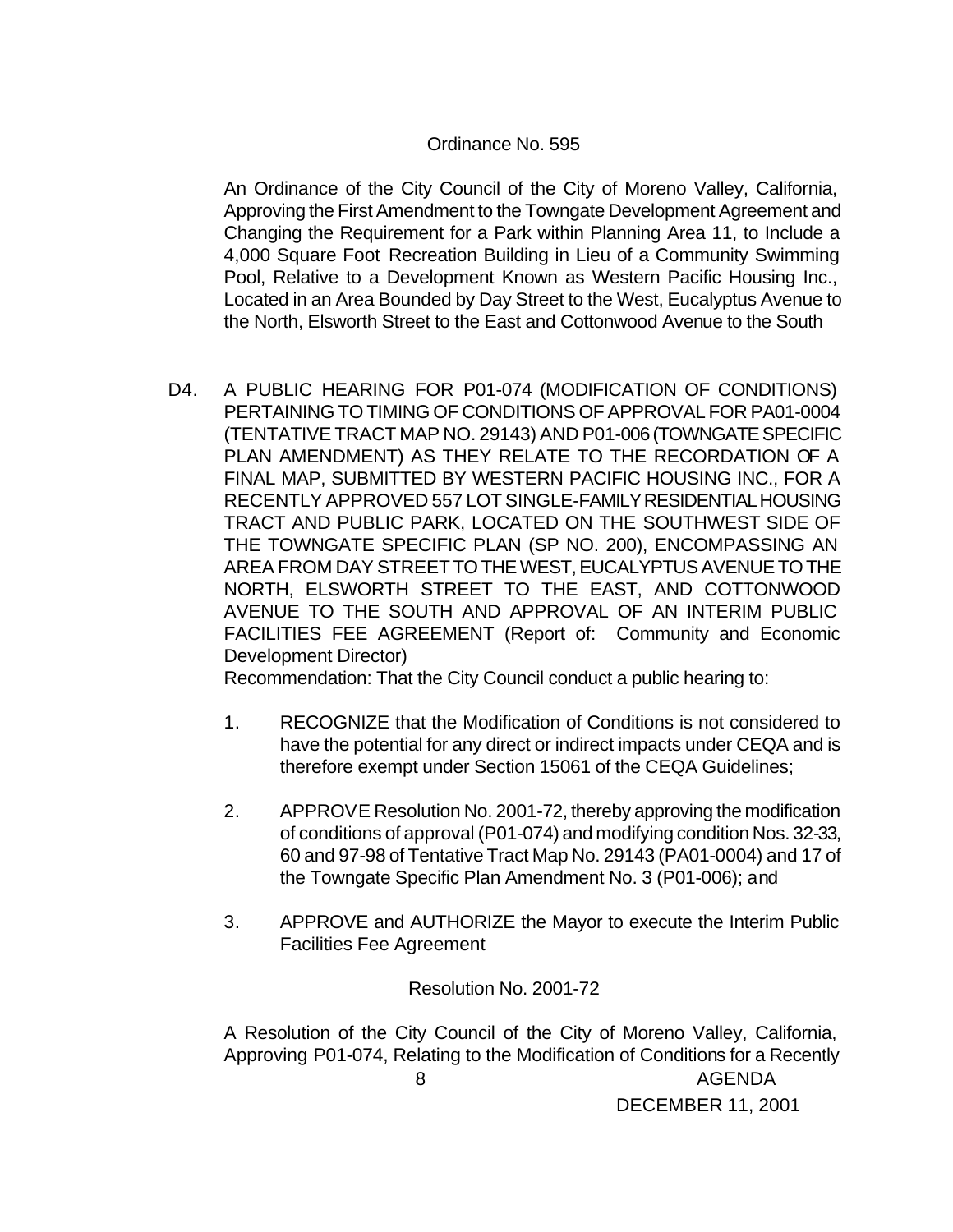Approved 557 Lot Single-Family Residential Housing Tract and Public Park to Include Condition Nos. 32-33, 60 and 97-98 of Tentative Tract Map No. 29143 (PA01-0004) and Condition No. 17 of the Towngate Specific Plan Amendment No. 3 (P01-006) Pertaining to Timing of Conditions as they Relate to the Recordation of a Final Map

### **E. ITEMS REMOVED FROM CONSENT CALENDARS FOR DISCUSSION OR SEPARATE ACTION**

## **F. REPORTS**

- F1. APPROVAL OF FINAL MAP 29143-1 SUBJECT TO RECEIPT OF AN ACCEPTABLE LETTER OF CREDIT FOR AREA DRAINAGE FEES, AUTHORIZE THE CITY CLERK TO SIGN THE MAP AND TRANSMIT SAID MAP TO THE COUNTY RECORDER'S OFFICE FOR RECORDATION UPON RECEIPT OF SUCH LETTER OF CREDIT, AND ACCEPT AGREEMENT AND BONDS FOR PUBLIC RIGHT-OF-WAY IMPROVEMENTS - SOUTH OF EUCALYPTUS AVENUE, EAST OF DAY STREET, AND NORTH OF COTTONWOOD AVENUE - SUBDIVIDER -WESTERN PACIFIC HOUSING (Report of: Public Works Director/City Engineer) Recommendation: That the City Council:
	- 1. Approve Final Map 29143-1 subject to receipt of an acceptable Letter of Credit for area drainage fees, authorize the City Clerk to sign the map and transmit said map to the County Recorder's Office for recordation upon receipt of such Letter of Credit;
	- 2. Accept the bonds and Agreement for Public Improvements;
	- 3. Authorize the Mayor to execute the agreement; and
	- 4. Direct the City Clerk to forward the signed agreement to the County Recorder's Office for recordation.
- F2. REPORT TO CONSIDER PUBLIC COMMENTS REGARDING THE INCLUSION OF PARCEL MAP NO. 27548 (ASSESSOR PARCEL NO. (APN) 256-150-013) AND APNS 256-150-029, 256-150-030, 256-150-033, AND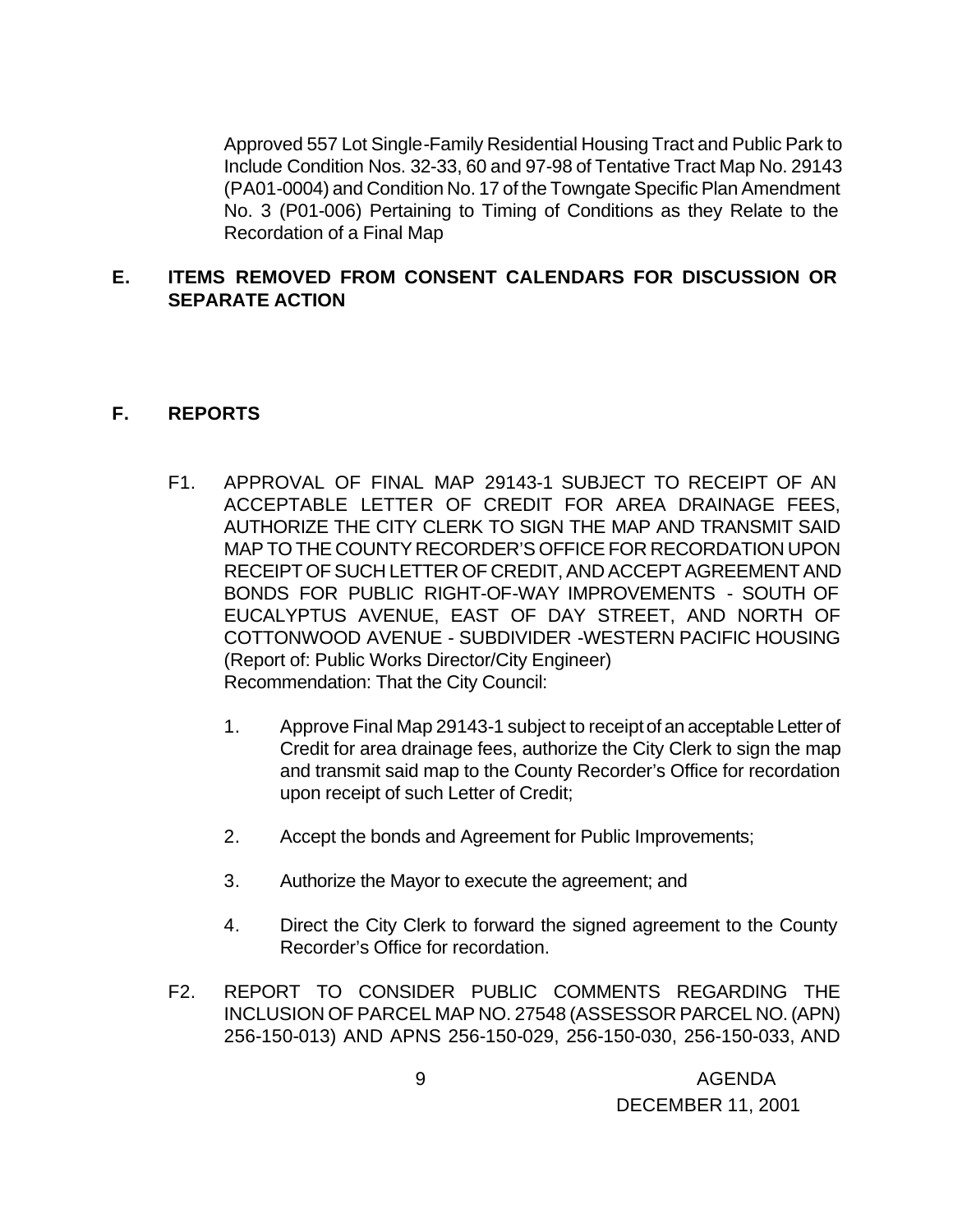ANY DIVISION THEREOF INTO THE COMMUNITY SERVICES DISTRICT ZONE B (RESIDENTIAL STREET LIGHTING) SERVICE PROGRAM (Report of: Public Works Director/City Engineer)

Recommendation: Staff recommends that the City Council, acting in their respective capacities as President and Members of the Board of Directors of the Moreno Valley Community Services District (CSD), accept public comment regarding the proposed inclusion of Parcel Map No. 27548 (APN 256-150-013) and APNs 256-150-029, 256-150-030, 256-150-033 and any division thereof into the CSD Zone B (Residential Street Lighting) program and the associated annual service charge.

- F3. REQUEST TO CONTINUE DISCUSSION ON CAPITAL PROJECTS (CONTINUED FROM OCTOBER 23, 2001) (Report of: Finance Director/City Treasurer/City Manager) Recommendation: That the City Council continue this item to January 22, 2002, to allow more time to provide Council with updated cost information and a status report on all capital projects approved by Council during the past two years that were totally or partially funded by the capital expenditures reserve, as well as additional projects under consideration for funding.
- F4. RECRUITMENT CAMPAIGN FOR ADVISORY COMMITTEES (Report of: City Clerk)

Recommendation: That the City Council review the following suggestions designed to improve the recruitment process for advisory committees:

- 1. Accept year-round applications (Applications would be retained for one year after submittal.) [*The current practice is to accept applications only during the recruitment period, and applications are retained only until appointments are made.]*;
- 2. Reduce to seven the number of members in those committees currently composed of nine members by attrition, if necessary;
- 3. Allow committees to vote to meet quarterly rather than monthly;
- 4. Hold an annual orientation program for prospective committee members;
- 5. Require that prospective applicants attend at least one meeting of their desired committee(s) prior to appointment;
- 6. Eliminate the current practice of preparing a staff report to request that Council declare a vacancy by formally delegating that responsibility to the City Clerk; *[This will expedite the recruiting process]*;
- 7. Meet annually with committee chairpersons to receive reports from all

 10 AGENDA DECEMBER 11, 2001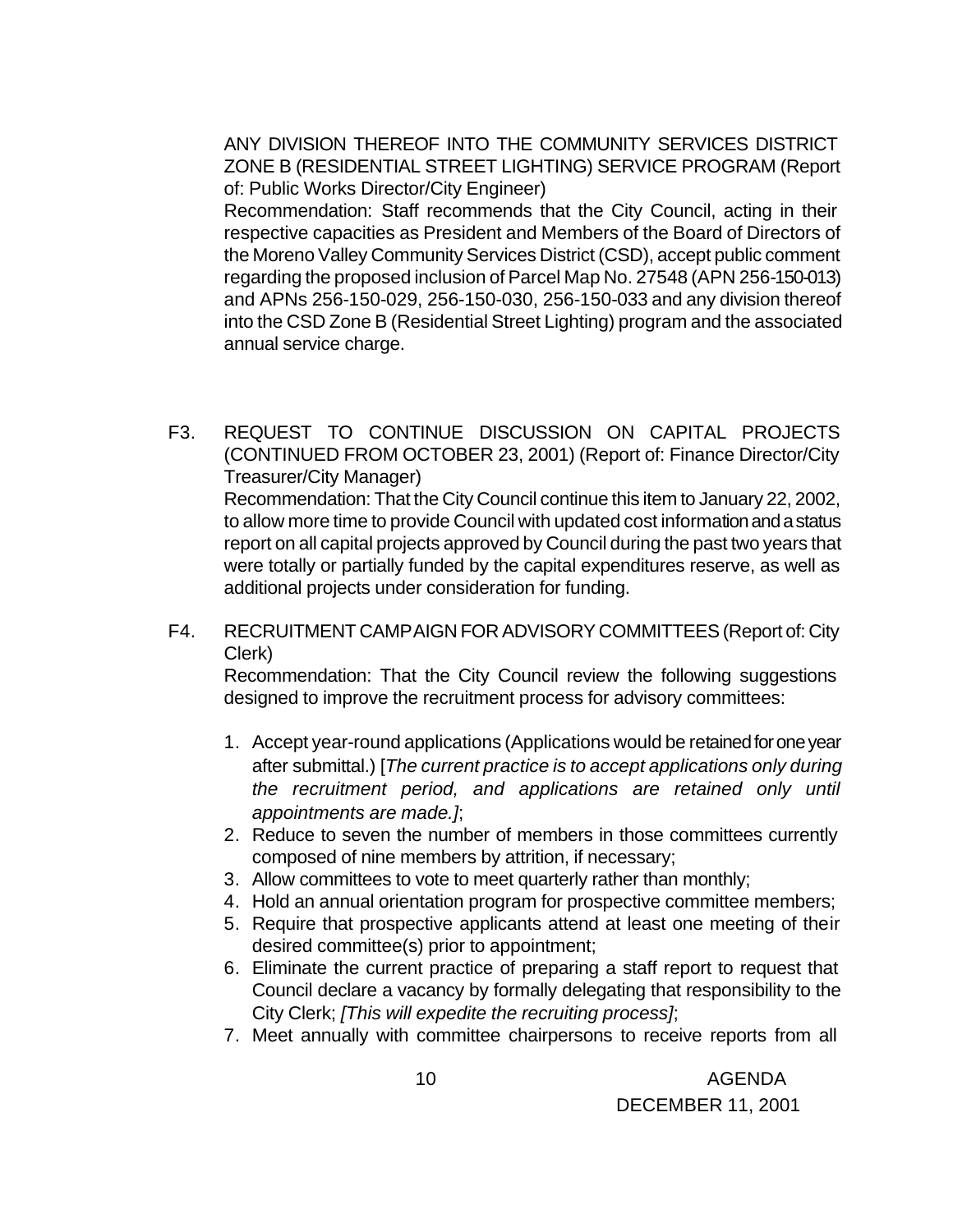committees;

- 8. Meet at least bi-annually with each committee to review their work programs and discuss policy issues;
- 9. Utilize Moreno Valley Live to allow committee chairpersons or other members to publicize the purposes and assignments of their respective committees;
- 10.Announce future openings or vacancies during City Council meetings;
- 11.Consider amending the Municipal Code to resolve a policy inconsistency regarding attendance.
- F5. RCIP CITIES TECHNICAL ADVISORY COMMITTEE UPDATE (Report of: Community and Economic Development Director) Informational Oral Presentation only.
- F6. CITY COUNCIL REORGANIZATION SELECTION OF MAYOR AND MAYOR PRO TEM (Report of: City Clerk) Recommendation: That the City Council conduct the reorganization of the City Council by selecting two Councilmembers to serve one-year terms respectively as Mayor and Mayor Pro Tem.
- F7. CITY MANAGER'S REPORT (Informational Oral presentation only not for Council action)

# **G. LEGISLATIVE ACTIONS**

ORDINANCES - 1ST READING AND INTRODUCTION - NONE

ORDINANCES - 2ND READING AND ADOPTION

G1. ADOPTION OF ORDINANCE NO. 593 (RECEIVED FIRST READING AND INTRODUCTION NOVEMBER 27, 2001, ON A 5-0 VOTE) (Report of: Public Works Director) Recommendation: Adopt Ordinance No. 593:

### ORDINANCE NO. 593

An Ordinance of the City Council of the City of Moreno Valley, California, Amending Section 2.27.010 of Chapter 2.27 of the City of Moreno Valley Municipal Code, Relating to the Composition of the Traffic Safety Advisory **Committee** 

 11 AGENDA DECEMBER 11, 2001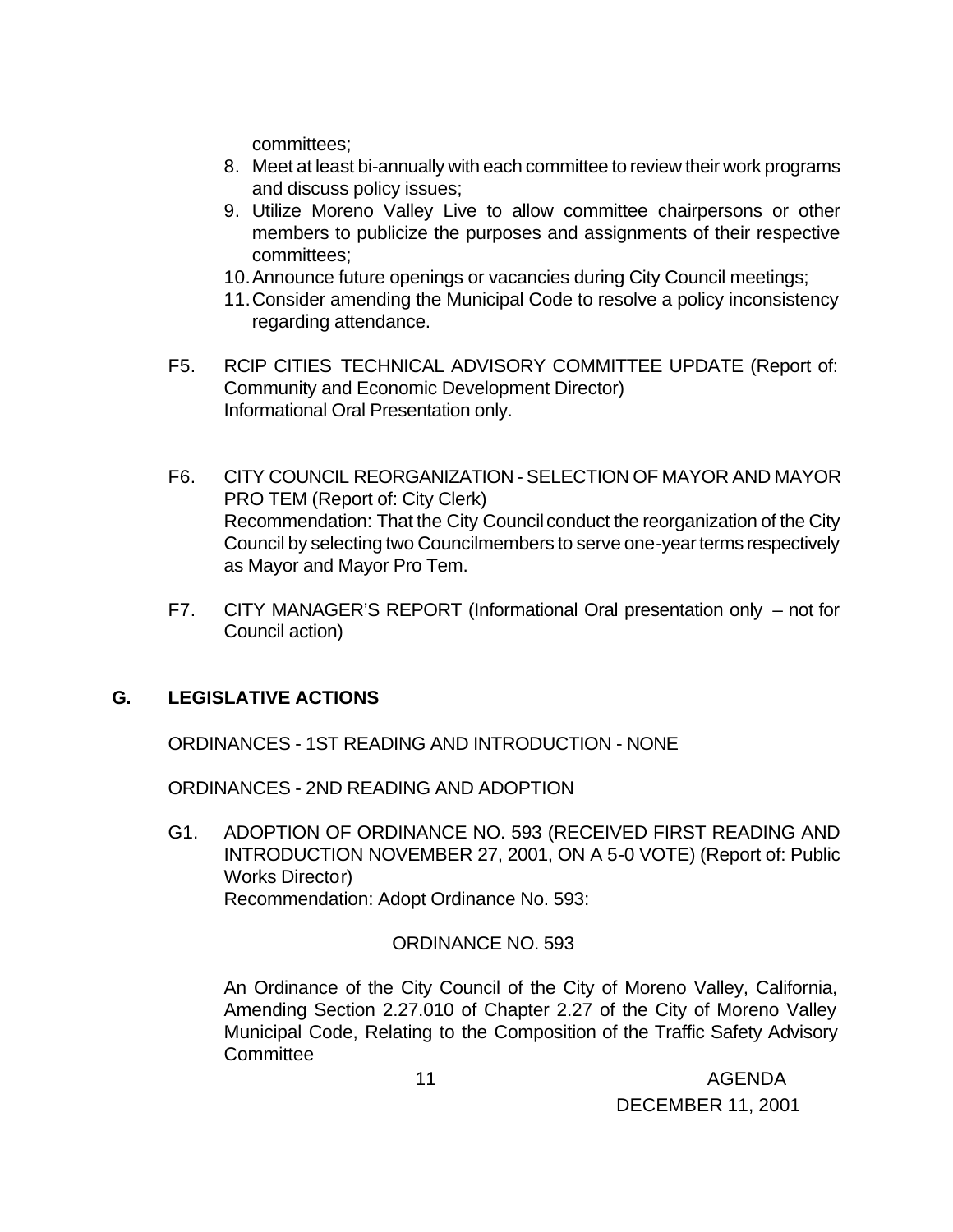G2. ADOPTION OF ORDINANCE NO. 594 (RECEIVED FIRST READING AND INTRODUCTION NOVEMBER 27, 2001, ON A 5-0 VOTE) (Report of: Director of Parks and Recreation) Recommendation: Adopt Ordinance No. 594:

#### ORDINANCE NO. 594

An Ordinance of the City Council of the City of Moreno Valley, California, Amending Section 2.24.040 of Chapter 2.24 of Title 2 of the City of Moreno Valley Municipal Code, Relating to the Meeting Dates for the Citizens' Advisory Committee on Recreation Trails

ORDINANCES - URGENCY ORDINANCES - NONE

RESOLUTIONS - NONE

• PUBLIC COMMENTS **ON ANY SUBJECT NOT ON THE AGENDA** UNDER THE JURISDICTION OF THE CITY COUNCIL

All remarks and questions shall be addressed to the presiding officer or to the City Council and not to any individual Council member, staff member or other person.

There is a three-minute time limit per person. Please complete and submit a PINK speaker slip to the Bailiff.

## • **CLOSING COMMENTS AND/OR REPORTS OF THE CITY COUNCIL, COMMUNITY SERVICES DISTRICT, OR COMMUNITY REDEVELOPMENT AGENCY**